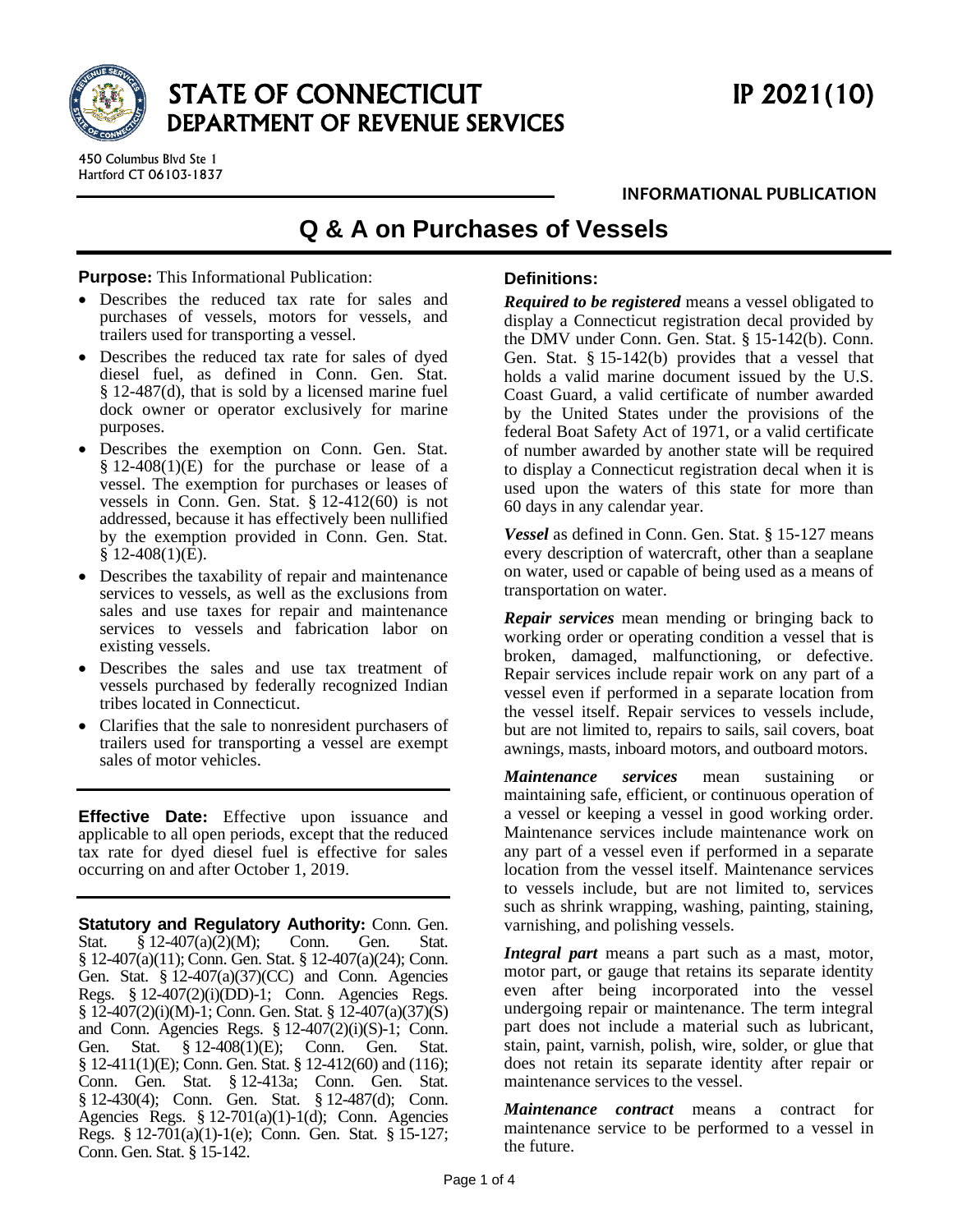*Repair contract* means a contract for repair services to be performed to a vessel that is broken, damaged, defective, or malfunctioning when the parties enter into the contract.

*Warranty contract* means a contract for repair services to a vessel to be performed if the vessel malfunctions in the future.

*Fabrication labor* means labor to customize an existing vessel or assemble components onto an existing vessel for a customer who furnishes, either directly or indirectly, the materials for the vessel. Fabrication labor also means labor to customize an existing vessel or assemble components onto an existing vessel when the fabricator also sells the materials used to fabricate the vessel to the customer.

*Existing vessel* means a vessel owned by the customer before the labor is performed to it.

# **Tax Rates:**

The sales tax rate of 6.35% applies to the retail sale of most goods.

However, there is a reduced sales tax rate of 2.99% on sales and purchases of vessels, motors for vessels, trailers used for transporting a vessel, and dyed diesel marine fuel. (See Question 17 for more information on dyed diesel marine fuel.) As a general rule, a vessel that is of a type that must be registered with the DMV qualifies for the tax rate of 2.99%.

Vessels of the following types must be registered with the DMV, and qualify for the 2.99% rate:

- All *motorboats*, which are defined as any watercraft fitted with propulsion machinery, whether or not such machinery is the principal source of propulsion;
- All vessels with a length of 19½ feet or more that are not motorboats and are not propelled solely by paddles or oars (e.g., sailboats); **and**
- Personal watercraft such as jet skis.

Vessels propelled solely by paddles or oars, and vessels less than 19½ feet in length that are not motorboats, are not required to be registered with DMV and are not eligible for the reduced 2.99% tax rate.

Sellers, as defined in Conn. Gen. Stat. § 12-407(a)(11), report the total gross receipts from sales of vessels, motors for vessels, trailers used for transporting a vessel, and dyed diesel marine fuel at the 2.99% rate on Line 1 of **Form OS-114**, *Connecticut Sales and Use Tax Return*. Then follow the instructions for Line 84 of the return; multiply the applicable gross receipts by .5291 and enter the result on Line 84, Column 1. By reducing the gross receipts of these sales, the effective tax rate is 2.99%.

An individual who is required to report use tax must report taxable purchases (including vessels) made in the preceding year on which sales tax was not paid on the Connecticut income tax return or on **Form OP-186**, *Connecticut Individual Use Tax Return*.

## **1. Are sales of vessels taxable?**

Yes. Sales of vessels are subject to tax.

## **2. Is a trade-in credit allowed?**

Yes. Conn. Gen. Stat. § 12-430(4) provides a trade-in credit for a vessel traded in to a retailer of vessels toward the purchase of another vessel. The tax that is owed on the purchase of the vessel is computed on the difference between the sales price of the vessel being purchased and the trade-in amount allowed on the vessel purchased. The trade-in must occur at the same time as the sale and purchase.

## **3. Are there any sales and use tax exemptions available on sales or purchases of vessels?**

Yes. The exemptions available for sales and purchases of vessels include:

- Sales of vessels that will be docked in Connecticut for 60 or fewer days in a calendar year. (See Question 4 for more details.)
- Commercial fishing vessels and machinery or equipment for use on the vessels. See **Informational Publication 2021(4)**, *Commercial Fisherman's Guide to Sales and Use Taxes and Estimated Income Tax*.

#### **4. How does a purchaser claim an exemption on the purchase of a vessel to be docked in Connecticut for 60 or fewer days in a calendar year?**

When a resident or nonresident purchaser intends to dock a vessel in Connecticut for 60 or fewer days in a calendar year, the purchaser may claim exemption from sales and use taxes from a Connecticut retailer using a **CERT-143**, *Sales and Use Tax Exemption for Purchases of Vessels Docked in Connecticut for 60 or Fewer Days in a Calendar Year*.

#### **5. Will Connecticut allow a credit for sales and use taxes that have been paid on the purchase of a vessel, trailer, or motor for a vessel to another state?**

If a vessel, trailer, or motor for a vessel is purchased for use in Connecticut and the purchaser has paid a sales or use tax to another state or political subdivision thereof on the purchase, the amount of tax paid will be an offset against the use tax due to Connecticut, provided such payment to such other state or political subdivision thereof preceded a notice of use tax assessment given by this state to such purchaser.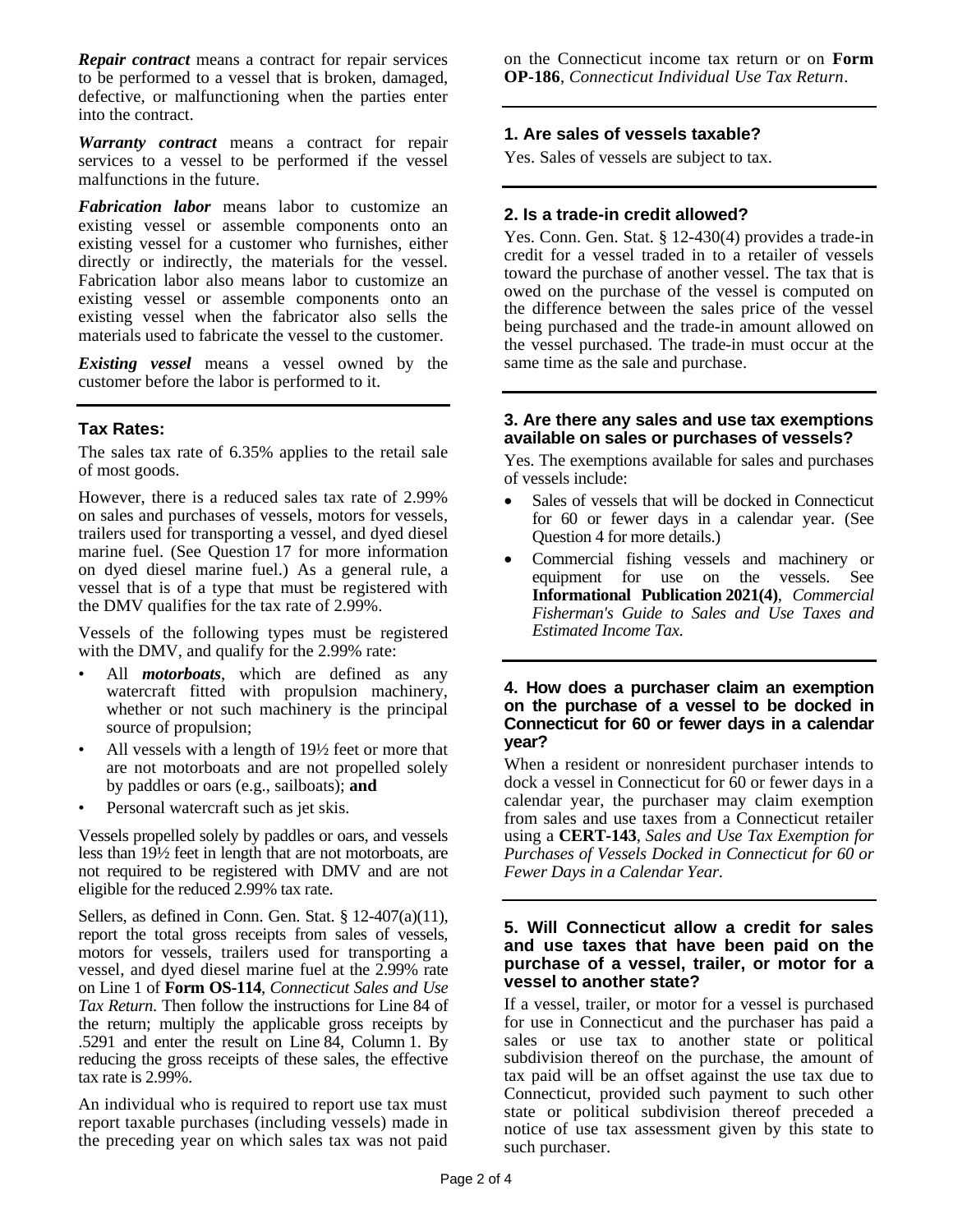#### **6. Are the services of a vessel broker subject to sales and use taxes?**

No. Sales of marine vessel brokerage services provided by marine vessel brokers selling the vessels for the owners are exempt.

## **7. Are repair and maintenance services to vessels taxable?**

No. Repair and maintenance services to vessels are exempt from sales and use taxes. For the exemption to apply, providers of repair and maintenance services must separately state charges for repair and maintenance services from charges for integral parts on the bill to the customer and charge the appropriate tax on the integral parts. Any additional fees, such as hourly or flat rates, minimum charges or mileage charges, are charges for repair and maintenance services and are not taxable. (For information on repair and maintenance services to trailers used for transporting a vessel, see Question 12.)

#### **8. Is a provider of repair and maintenance services required to keep documentation for the services to be exempt?**

Boat yards, marine dealers, and other businesses that repair vessels on a routine or ongoing basis are not required to obtain documentation from their customers to prove their repair and maintenance services are performed to vessels.

However, businesses that do not repair vessels on a routine or ongoing basis should obtain a copy of their customer's vessel registration to prove that the item being repaired is part of a vessel. The copy of the vessel registration should be attached to a copy of the customer's bill or invoice and retained with the service provider's records. For example, if a customer brings a radio or radar equipment used on a vessel to a repairer that does not repair vessels on a routine or ongoing basis, a copy of the vessel registration is sufficient documentation to support the exemption for repair and maintenance services to vessels.

#### **9. May a repair or maintenance service provider make purchases on resale?**

Yes. The provider of repair or maintenance services may purchase integral parts or the services of a third party repairer without payment of tax by issuing a resale certificate to the supplier of the parts or the third party repairer. The service provider must pay 6.35% tax on purchases of materials and supplies that are not integral parts used in providing repair or maintenance services, because they are the consumers of these items.

#### **10. Are vessel maintenance, repair, and warranty contracts subject to sales and use taxes?**

No. Maintenance, repair, and warranty contracts purchased for vessels or vessel parts such as motors, radios, and radar are not subject to tax. A maintenance, repair, or warranty contract for a vessel is not taxable regardless of whether it is sold at the same time as the vessel or after the vessel to which it relates is sold.

The service provider for a maintenance, repair, or warranty contract for a vessel is usually the final consumer of parts (other than integral parts), materials, and supplies used to fulfill these contracts and should pay tax on these purchases. Service providers making untaxed purchases on resale of integral parts used to service these contracts must collect sales tax on the charge for the integral parts to the customer. Most charges to customers for integral parts are taxable at 6.35%, but motors for vessels are taxable at 2.99%.

Any additional charge for integral parts a customer is required to pay under the terms of a maintenance, repair, or warranty contract to service a vessel is taxable. However, any additional charge for repair or maintenance services performed on a vessel a customer is required to pay under the terms of a maintenance, repair, or warranty contract is not taxable.

# **11. Are trailers used for transporting a vessel taxable?**

Yes. Sales to Connecticut residents of trailers used for transporting a vessel are taxable at the 2.99% tax rate, if the trailer is for a vessel that qualifies for the 2.99% rate. However, sales to nonresidents of Connecticut of trailers used for transporting a vessel may be exempt under Conn. Gen. Stat. § 12-412(60) as sales of motor vehicles. See **Informational Publication 2004(27),** *Q & A on Purchases of Motor Vehicles by Nonresidents*, which describes the exemption for the purchase or lease of a motor vehicle by a nonresident of this state. Nonresident purchasers of trailers used for transporting a vessel must use **CERT-125**, *Sales and Use Tax Exemption for a Motor Vehicle Purchased by a Nonresident of Connecticut*.

#### **12. Are repair and maintenance services to trailers used for transporting vessels subject to sales and use taxes?**

Yes. Repair and maintenance services to trailers used for transporting a vessel are subject to 6.35% tax if the repairs are made in Connecticut. The sale of integral parts for trailers used for transporting a vessel is also subject to 6.35% tax. If the repairs are made within Connecticut, the sale of the repair services are taxable even if:

- The materials consumed in performing the services were purchased outside Connecticut;
- Some of the work with respect to the services is performed for a repairer outside Connecticut; **or**
- The purchaser of the services is a nonresident.

However, when a Connecticut repairer picks up a trailer from outside Connecticut, or a trailer is shipped from outside Connecticut to the repairer in